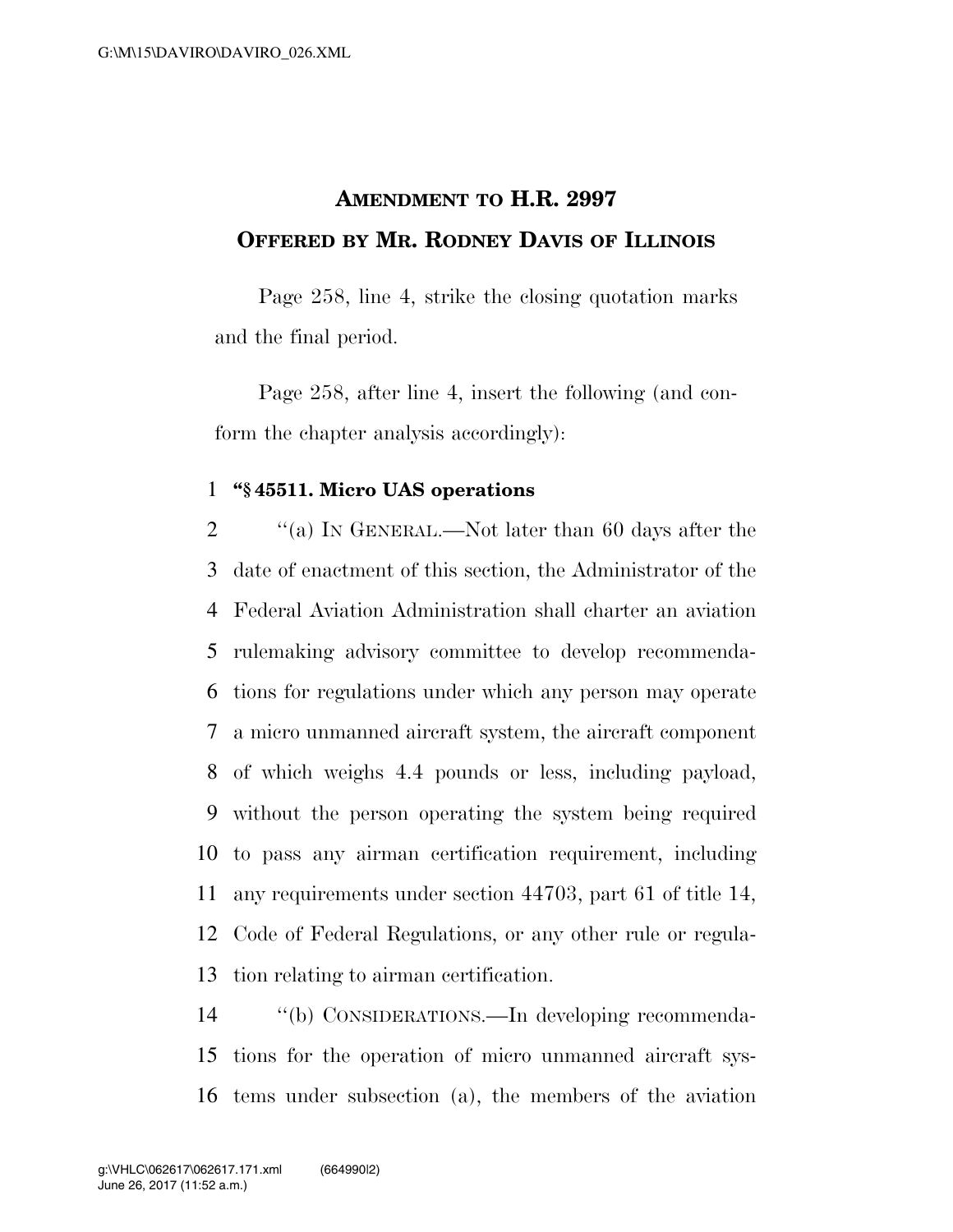rulemaking advisory committee shall consider rules for op-eration of such systems as follows:

- 3 ''(1) At an altitude of less than 400 feet above ground level.
- ''(2) With an airspeed of not greater than 40 knots.
- 7 ''(3) Within the visual line of sight of the oper-ator.
- ''(4) During the hours between sunrise and sunset.

 $\frac{1}{5}$   $\frac{1}{5}$  By an operator who has passed an aero- nautical knowledge and safety test administered by the Federal Aviation Administration online specifi- cally for the operation of micro unmanned aircraft systems, with such test being of a length and dif- ficulty that acknowledges the reduced operational complexity and low risk of micro unmanned aircraft systems.

 ''(6) Not over unprotected persons uninvolved in its operation.

21 ''(7) At least 5 statute miles from the geo- graphic center of a tower-controlled airport or air-23 port denoted on a current Federal Aviation Adminis- tration-published aeronautical chart, except that a micro unmanned aircraft system may be operated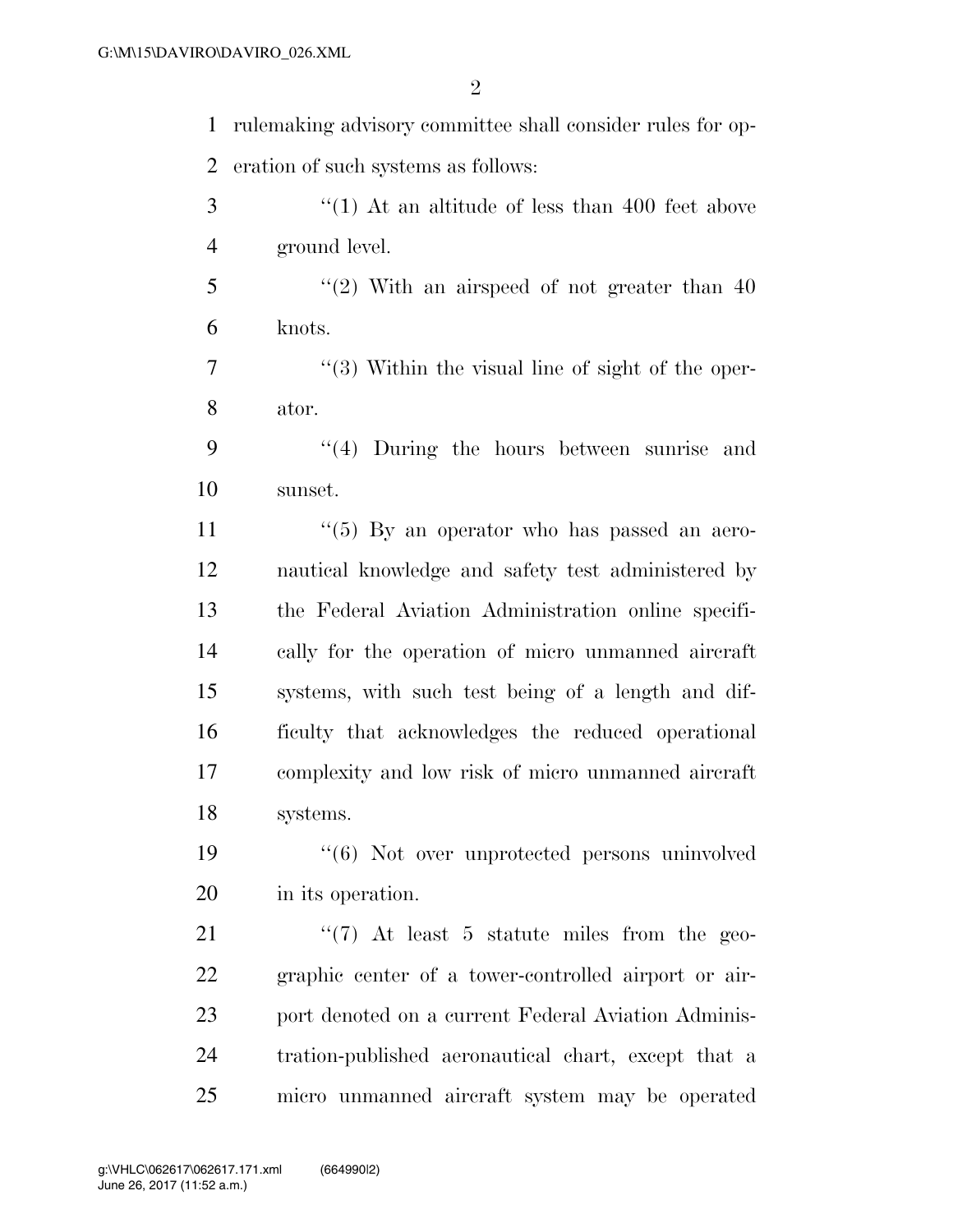| $\mathbf{1}$   | closer than 5 statute miles to the airport if the oper- |
|----------------|---------------------------------------------------------|
| $\overline{2}$ | ator—                                                   |
| 3              | "(A) provides prior notice to the airport               |
| $\overline{4}$ | operator; and                                           |
| 5              | "(B) receives, for a tower-controlled air-              |
| 6              | port, prior approval from the air traffic control       |
| 7              | facility located at the airport.                        |
| 8              | "(c) CONSULTATION.—                                     |
| 9              | $\cdot\cdot(1)$ In GENERAL.—In developing recommenda-   |
| 10             | tions for recommended regulations under subsection      |
| 11             | (a), the aviation rulemaking committee shall consult    |
| 12             | with-                                                   |
| 13             | "(A) unmanned aircraft systems stake-                   |
| 14             | holders, including manufacturers of micro un-           |
| 15             | manned aircraft systems;                                |
| 16             | "(B) community-based aviation organiza-                 |
| 17             | tions;                                                  |
| 18             | $\lq\lq$ (C) the Center of Excellence for Un-           |
| 19             | manned Aircraft Systems; and                            |
| 20             | "(D) appropriate Federal agencies.                      |
| 21             | "(2) FACA.—The Federal Advisory Committee               |
| 22             | Act (5 U.S.C. App.) shall not apply to an aviation      |
| 23             | rulemaking advisory committee chartered under this      |
| 24             | subsection.                                             |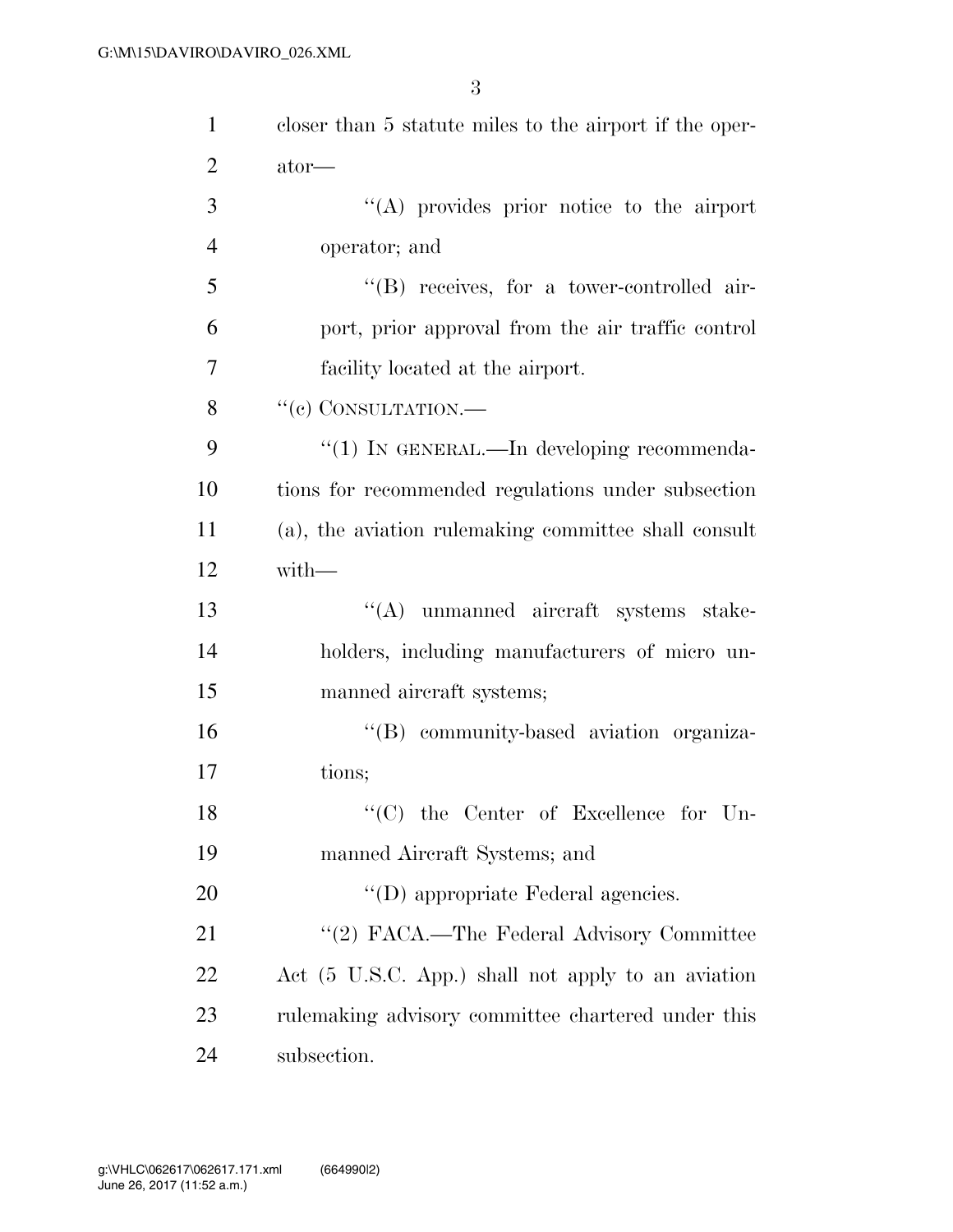1 ''(d) RULEMAKING.—Not later than 180 days after the date of receipt of the recommendations under sub- section (a), the Administrator shall issue regulations in- corporating recommendations of the aviation rulemaking committee that provide for the operation of micro un-manned aircraft systems in the United States—

7  $\frac{1}{1}$  without an airman certificate; and  $\mathcal{S}$  ''(2) without an airworthiness certificate for the associated unmanned aircraft.

10 "(e) SCOPE OF REGULATIONS.—

 $\frac{1}{1}$  In GENERAL.—In determining whether a person may operate an unmanned aircraft system under 1 or more of the circumstances described under paragraphs (1) through (3) of subsection (b), the Administrator shall use a risk-based approach and consider, at a minimum, the physical and func- tional characteristics of the unmanned aircraft sys-tem.

19 ''(2) LIMITATION.—The Administrator may only issue regulations under this section for un- manned aircraft systems that the Administrator de- termines may be operated safely in the national air-space system pursuant to those regulations.

 ''(f) RULES OF CONSTRUCTION.—Nothing in this section may be construed—